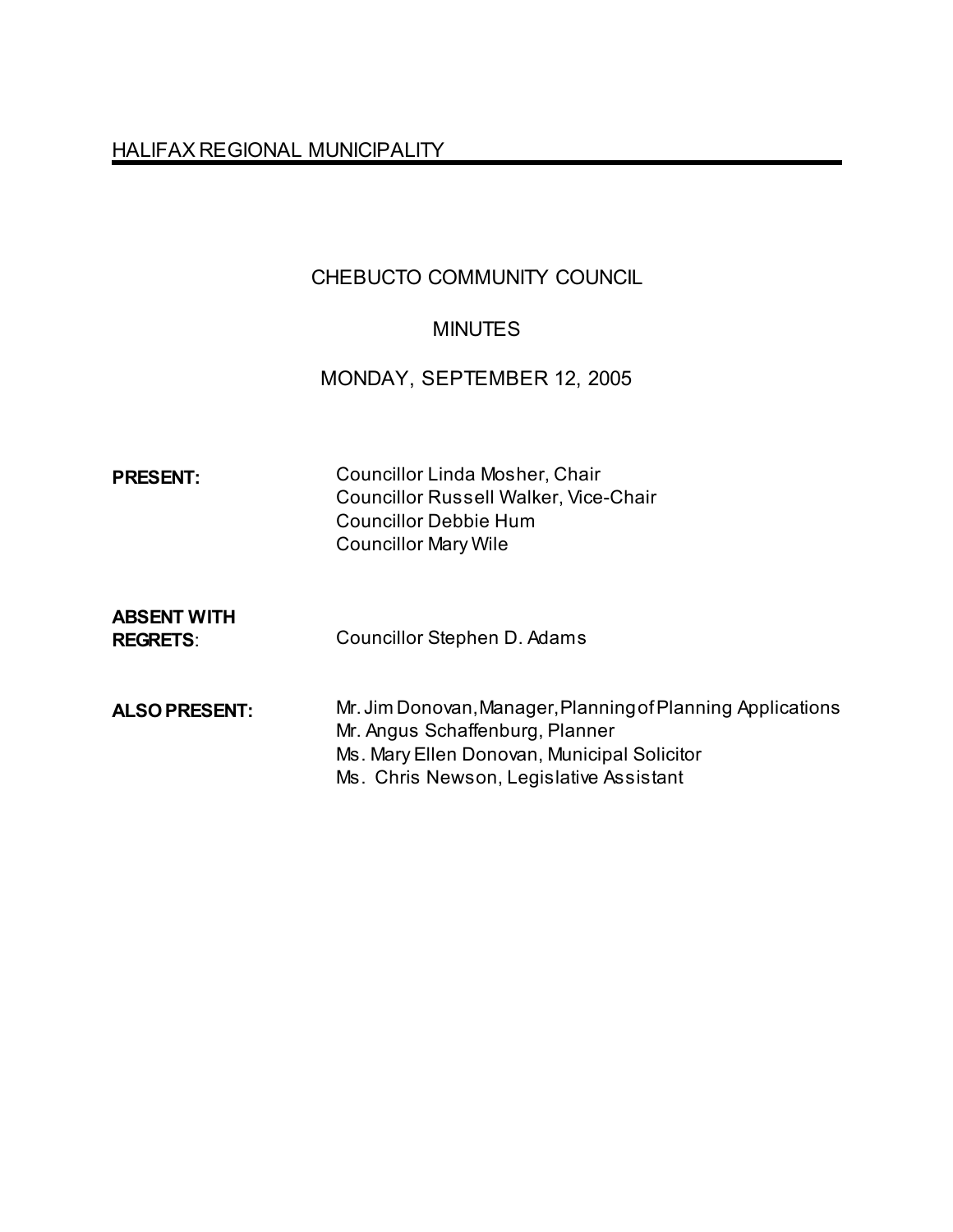### **TABLE OF CONTENTS**

| 1. |                                                                                    |  |
|----|------------------------------------------------------------------------------------|--|
| 2. |                                                                                    |  |
| 3. | APPROVAL OF THE ORDER OF BUSINESS AND APPROVAL OF ADDITIONS AND                    |  |
| 4. |                                                                                    |  |
|    | 4.1                                                                                |  |
|    | 4.1.1<br>Proposed Sign - Shoppers Drug Mart, Herring Cove Road  4<br>4.1.2         |  |
|    | 4.1.4<br>Designation of Property to Parkland/Conservation - Keyworth Lane<br>4.1.5 |  |
|    | 4.1.7                                                                              |  |
| 5. |                                                                                    |  |
| 6. |                                                                                    |  |
| 7. |                                                                                    |  |
| 8. |                                                                                    |  |
|    | 8.1                                                                                |  |
|    | 8.1.1 Case 12045 - Variance at Civic No. 8, 10, 12 Twin Oaks Road,                 |  |
| 9. | 9.1<br>9.2                                                                         |  |
|    | <b>Delegations</b><br>9.3                                                          |  |
|    |                                                                                    |  |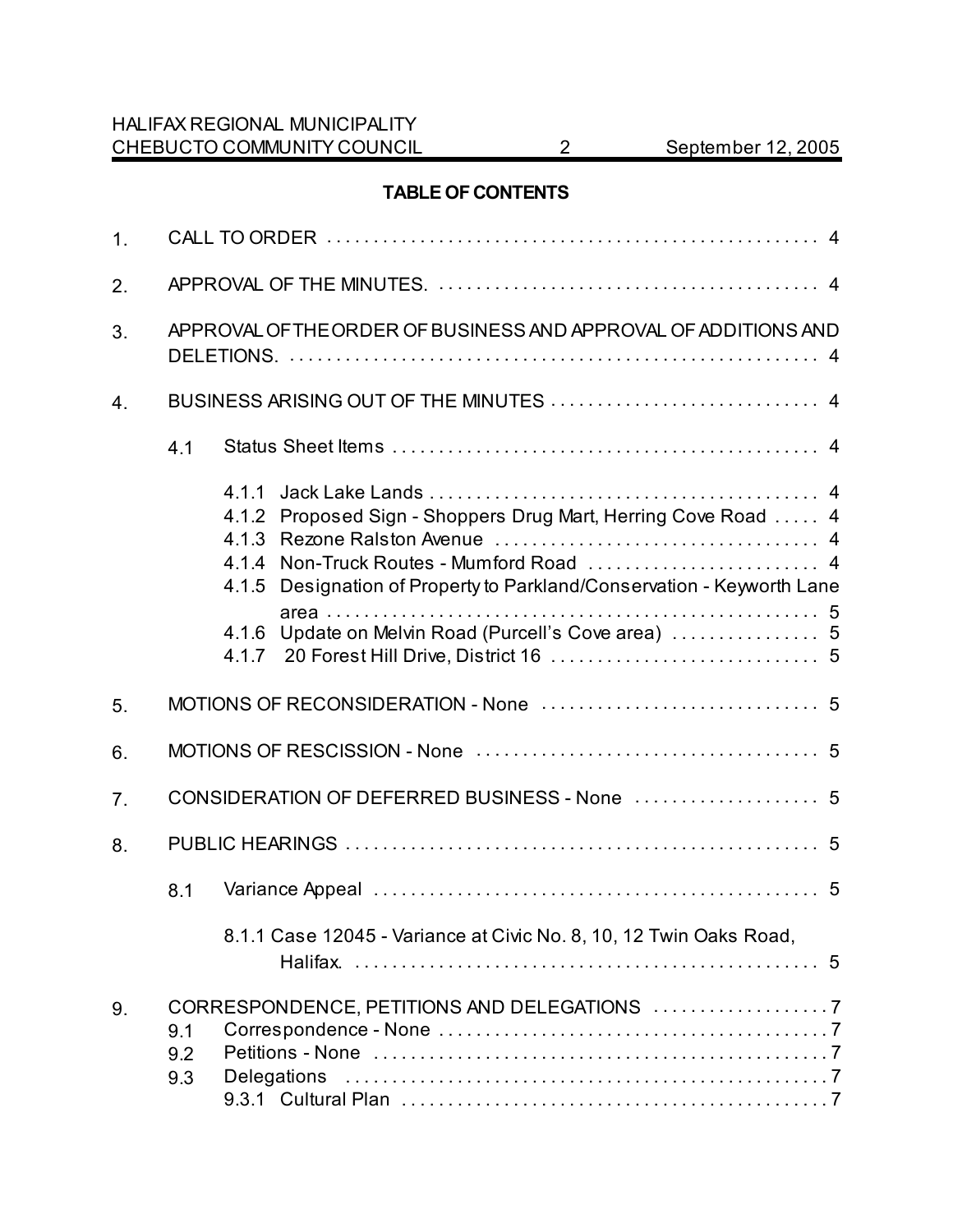|     |      | <b>HALIFAX REGIONAL MUNICIPALITY</b>                                                                                                 |                         |                    |
|-----|------|--------------------------------------------------------------------------------------------------------------------------------------|-------------------------|--------------------|
|     |      | CHEBUCTO COMMUNITY COUNCIL                                                                                                           | $\overline{\mathbf{3}}$ | September 12, 2005 |
|     |      |                                                                                                                                      |                         |                    |
| 10. |      |                                                                                                                                      |                         |                    |
|     | 10.1 | 10.1.2 Bekrshire Close - Public Pathway  8                                                                                           |                         |                    |
|     | 10.2 | 10.2.1 Case 00821: Amendment to the Halifax Peninsula Land Use By-<br>Law Respecting the definitions of Dwelling and Rooming House11 |                         |                    |
|     | 10.3 | HALIFAX WATERSHED ADVISORY BOARD  12<br>10.3.1 Halifax Watershed Advisory Board - Amendment to Terms of                              |                         |                    |
| 11. |      |                                                                                                                                      |                         |                    |
| 12. | 12.1 | Reclaim Parkland at Parkland Drive/Langbrae Drive in District 10 in                                                                  |                         |                    |
| 13. |      |                                                                                                                                      |                         |                    |
| 14. |      |                                                                                                                                      |                         |                    |
| 15. |      |                                                                                                                                      |                         |                    |
| 16. |      |                                                                                                                                      |                         |                    |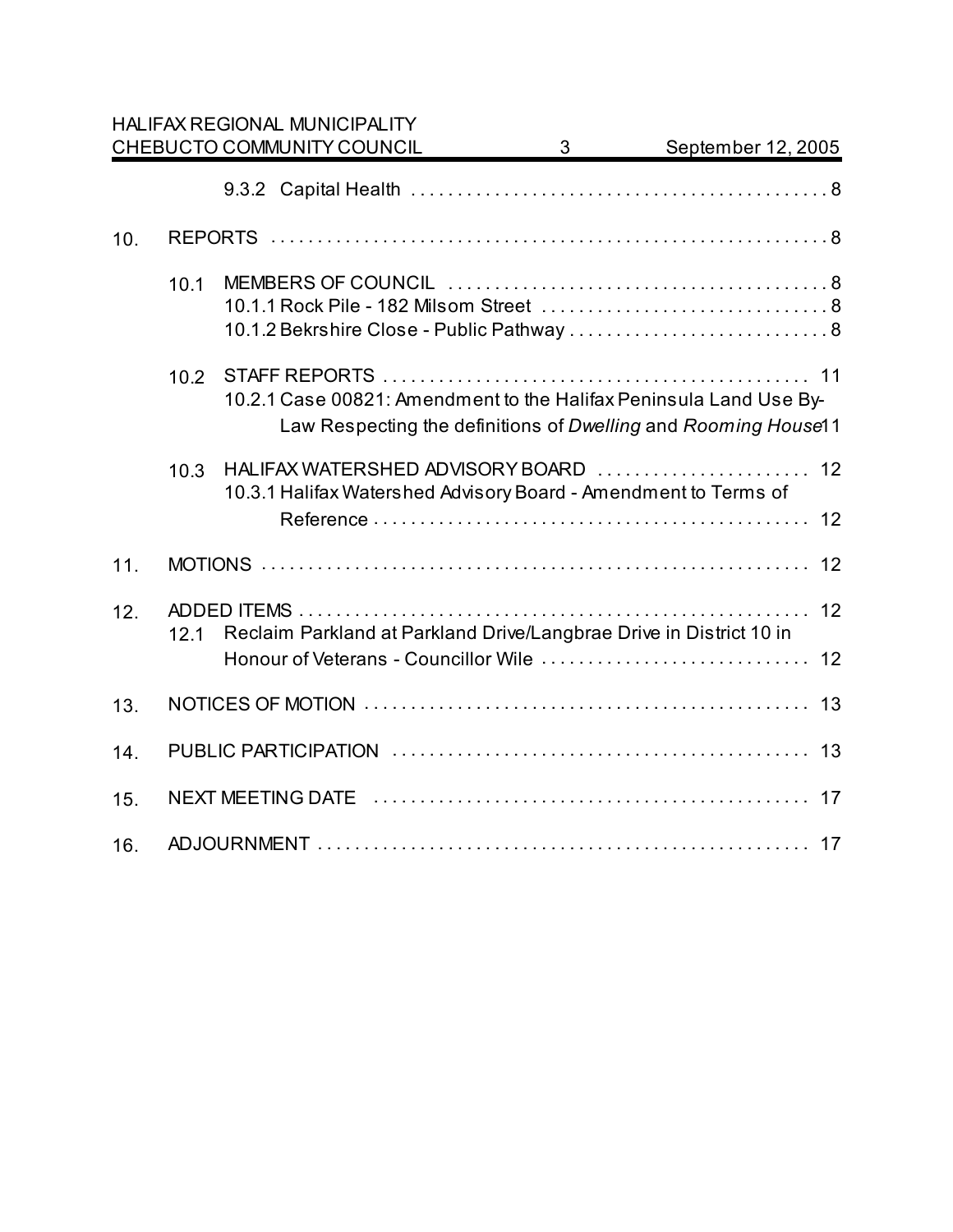### **1. CALL TO ORDER**

The Chair called the meeting to order at 7:03 pm in the Thomas Raddall Room of the Keshen Goodman Library, 330 Lacewood Drive, Clayton Park.

**2. APPROVAL OF THE MINUTES** - Special Meeting of September 6, 2005

**MOVED BY Councillor Hum, seconded by Councillor Walker that the minutes of the Special Meeting of September 6, 2005 be approved as circulated. MOTION PUT AND PASSED UNANIMOUSLY.** 

- **3. APPROVAL OF THE ORDER OF BUSINESS AND APPROVAL OF ADDITIONS AND DELETIONS**
- **Addition:** 12.1 Reclaim Parkland at Parkland Drive/Langbrae Drive in District 10 in Honour of Veterans - Councillor Wile

**MOVED BY Councillor Walker seconded by Councillor Hum that the agenda be approved as amended. MOTION PUT AND PASSED UNANIMOUSLY.**

### **4. BUSINESS ARISING OUT OF THE MINUTES**

- 4.1 Status Sheet Items
	- 4.1.1 Jack Lake Lands

No update provided. Item to remain on the status sheet.

4.1.2 Proposed Sign - Shoppers Drug Mart, Herring Cove Road

No update provided.Item is to remain on the status sheet.

4.1.3 Re-Zone Ralston Avenue and Pearson Avenue from R2 General Residential to R1 Single Family Dwelling Designation

Councillor Walker advised that staff are continuing to work on this matter. Item is to remain on the status sheet.

4.1.4 Non-Truck Routes - Mumford Road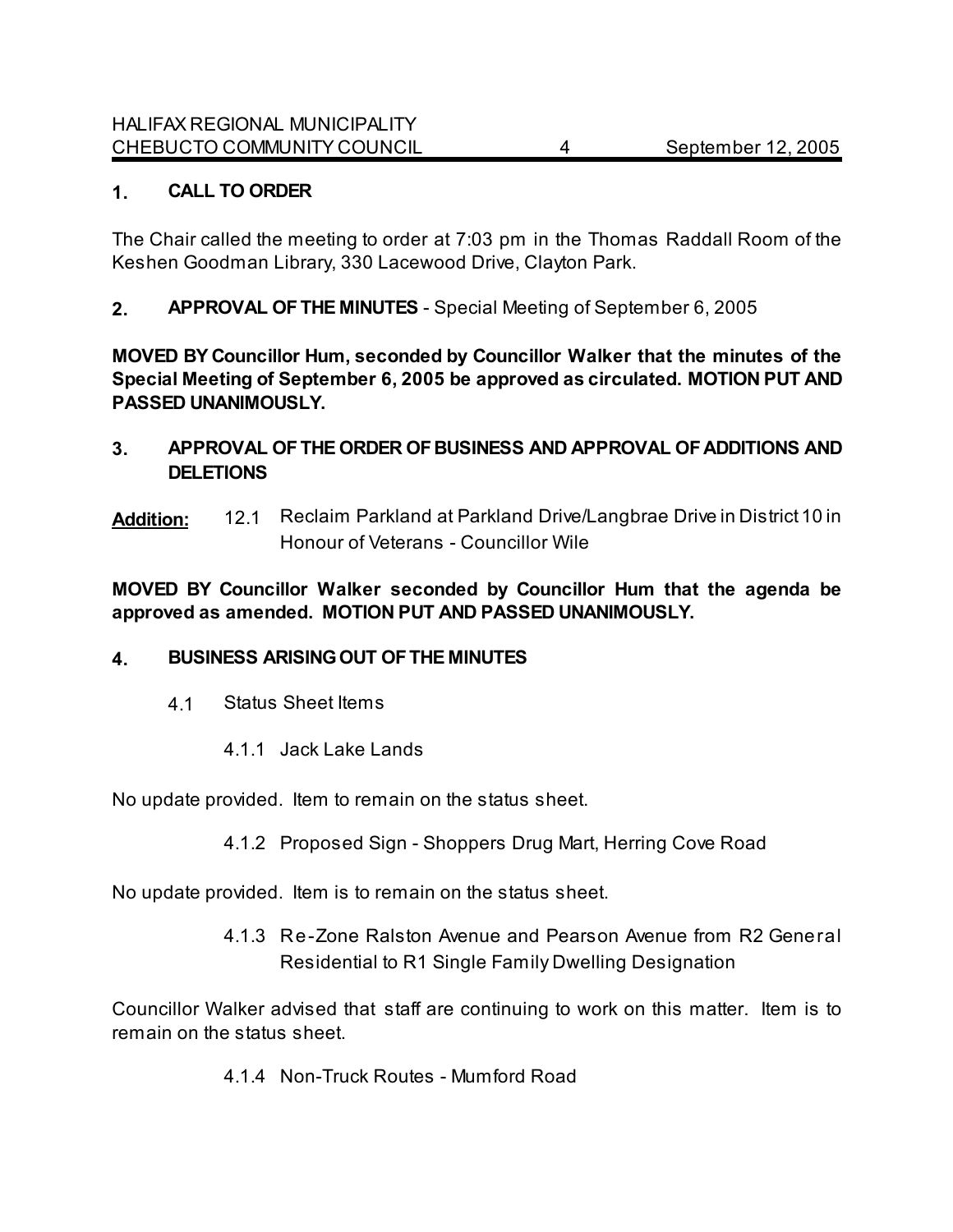Councillor Walker advised that this is s ue may have been resolved, he is awaiting a response from HRP (Halifax Regional Police).Item is to remain on the status sheet.

- 4.1.5 Designation of Property to Parkland/Conservation Keyworth Lane area.
- A report dated July 28, 2005 was before Community Council.

Mr. Angus Schaffenburg presented the report.

**MOVED BY Councillor Walker, seconded by Councillor Hum that Chebucto Community Council take no action at this time as these lands have adequate protection from development. The future zoning of these lands would be reviewed as part of a community plan review. MOTION PUT AND PASSED.** This item to be removed from the status sheet.

### 4.1.6 Update on Melvin Road (Purcell's Cove area).

No update provided.Item is to remain on the status sheet.

4.1.7 20 Forest Hill Drive, District 16

Councillor Hum advised that a report regarding the Mainland - Land Use By-Laws is being prepared. Item to remain on the status sheet for one more month.

- **5. MOTIONS OF RECONSIDERATION None**
- **6. MOTIONS OF RECISSION None**
- **7. CONSIDERATION OF DEFERRED BUSINESS None**
- **8. PUBLIC HEARINGS**
	- **8.1 Variance Appeal**
		- 8.1.1 Case N 12045 Variance at Civic No. 8, 10, 12 Twin Oaks Road**,** Halifax.
- A report dated September 12, 2005 was before the Community Council.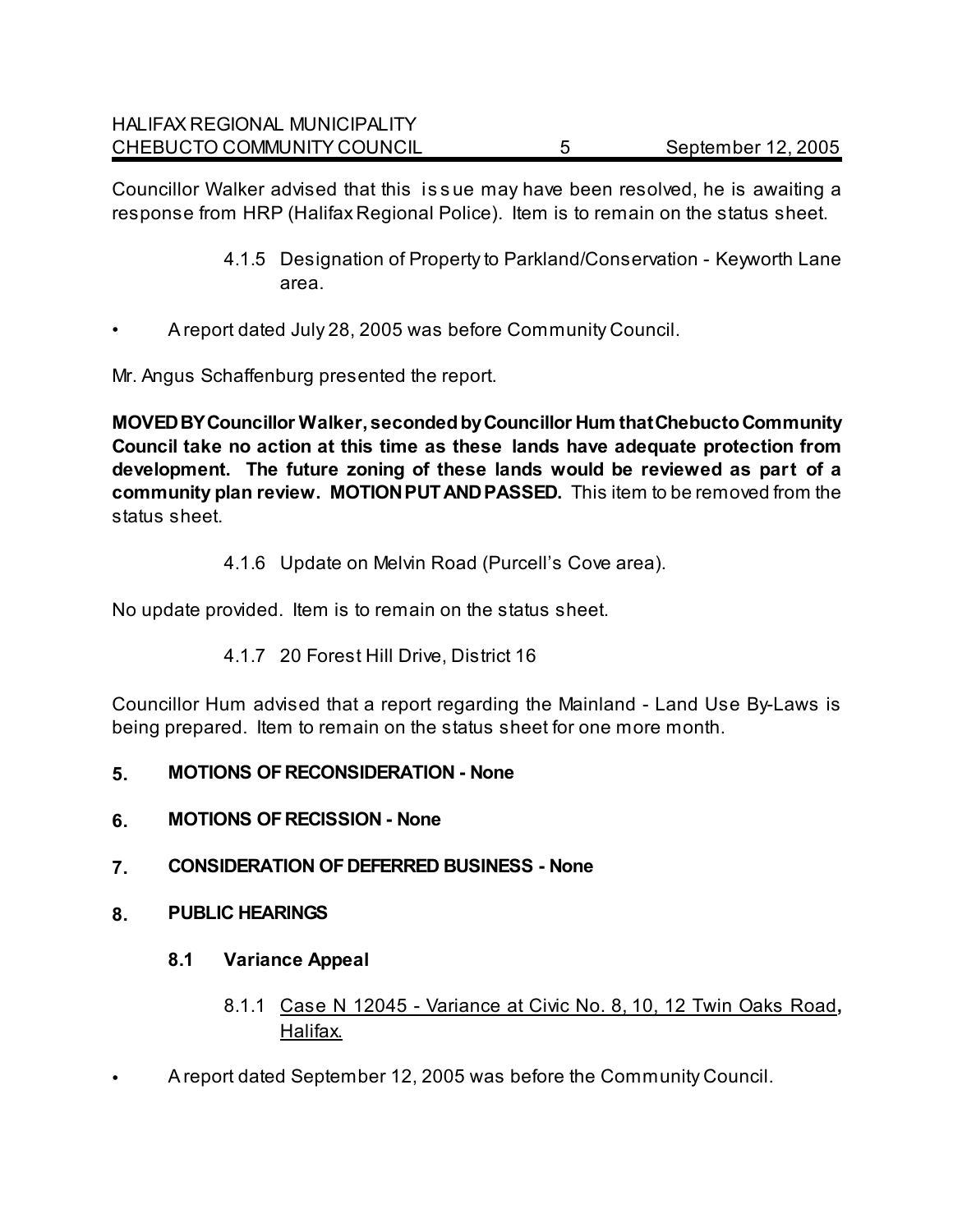Mr. Steven Higgins, Coordinator, Planning and Development Services, presented the report.

Councillor Wile inquired if the Appellant's concerns regarding the water problems have been addressed. Mr. Higgins responded that the water issue was not a condition of the variance therefore was not explored in detail. He added the water issue is a civil matter of drainage between the properties but perhaps HRM Engineers could explore the concern.

Mr. Higgins advised Councillor Hum that the height of the current apartment buildings is less than the 35' maximum.

Councillor Mosher opened the variance hearing at this time calling for any speakers within 30m of the subject property to come forward at this time.

### **Speakers:**

# **1. Louisa Durnford, representing her mother Mary Durnford who is a resident of Circle Drive.**

- A four storey apartment building will affect the quality and enjoyment of their property. Other apartment buildings in the area are only three storeys.
- The four storey building will cover a large area and is a tall building which will overshadow all properties in the area, specifically 31 Circle Drive.
- The building will shut out sunlight for a large portion of the day.
- The local zoning By-law is probably not the best it good be for that area. It is a residential area that her parents have resided in for 49 years. The By-law does afford some protection by limiting the footprint on the property. If you take that away, you are taking away the only grounds for appeal in that By-law.
- Request that Chebucto Community Council take this into account when they consider whether this variance should go ahead or not. Consider what is fair and right for the neighbours in the area.

# **2. Chris Ingram, 22 Circle Drive**

- His property is located next door to the building and expressed concern that his property value may be affected as the building will tower over his property.
- He expressed concern with the retaining wall along the side of the house.
- **3. Doriano Sablone, Representing Client.**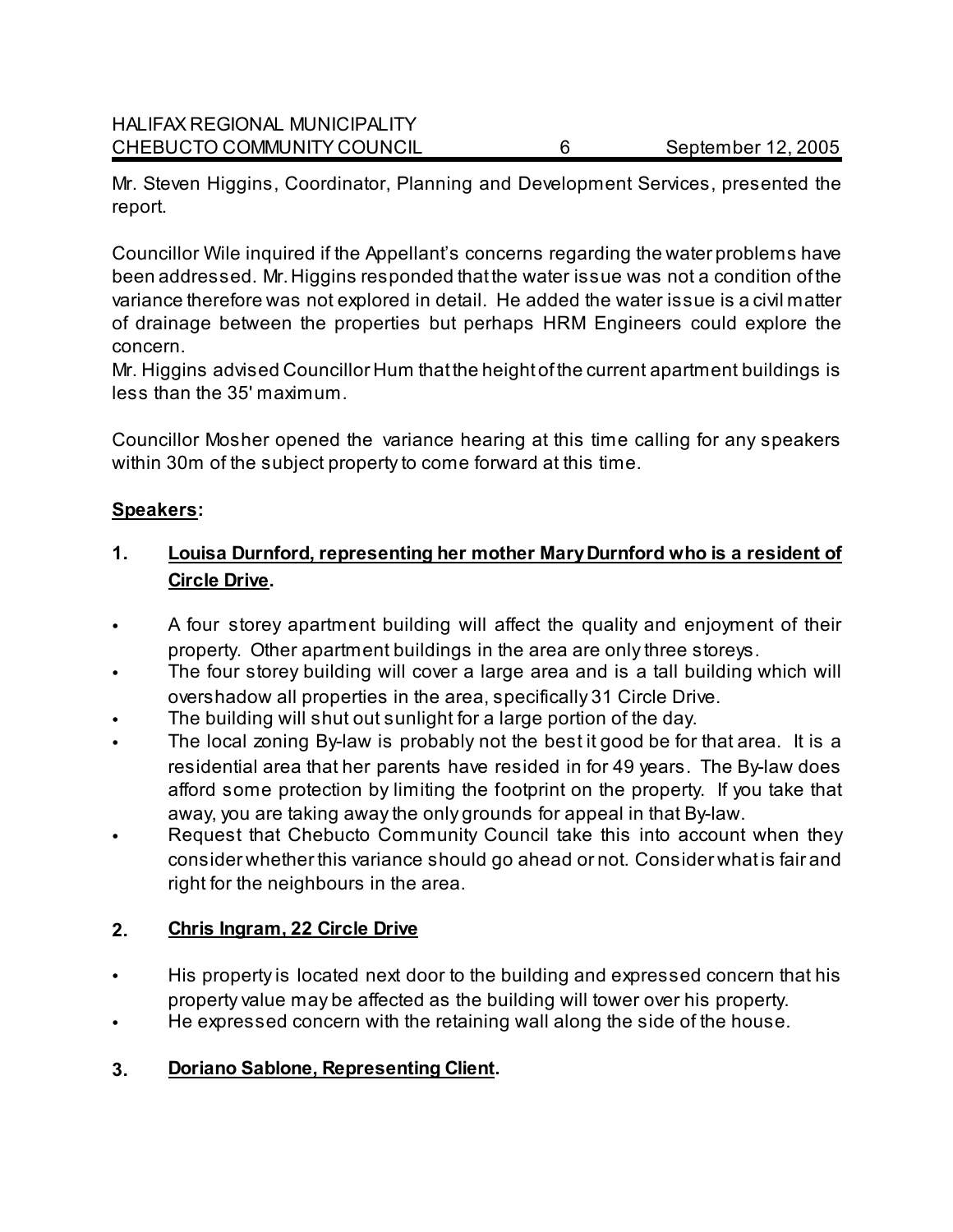HALIFAX REGIONAL MUNICIPALITY CHEBUCTO COMMUNITY COUNCIL 7 September 12, 2005

- He indicated there was a misprint in the application process and the building will only be three (3) storeys. He added the adjacent building is slightly taller than what is being proposed on this property.
- He indicated the retaining wall would be reconstructed as per the agreement between the adjacent property owner.

Mr. Higgins responded to Councillor Mosher that if Chebucto Community Council upholds the variance, there would be no means for staff to ensure the retaining wall is reconstructed.

Councillor Mosher gave the third and final call for speakers. Having no further speakers, it was **MOVED BY Councillor Walker, seconded by Councillor Wile that the variance appeal hearing be closed. MOTION PUT AND PASSED.**

**MOVED BY Councillor Walker, seconded by Councillor Hum that Chebucto Community Council uphold the Development Officer's decision to approve this variance as the proposed variance does not violate the intent of the By-Law to an extent that requires refusal Further, HRM staff are to confirm the water issue, drainage between properties, is a private issue and not a public issue.** 

Mr. Higgins responded to Councillor Hum that Ms. Durnford's property is across the street from the proposed building and it is estimated that the building itself would have little or no impact on the sunlight to her property. He confirmed that, with a substantial redesign, the apartment building could be built as-of-right.

Ms. Mary Ellen Donovan, Municipal Solicitor advised, in regards to the water drainage issue, that HRM is not permitted to expend HRM funds on private property.

### **MOTION PUT AND PASSED.**

### **9. CORRESPONDENCE, PETITIONS AND DELEGATIONS**

- 9.1 Correspondence None
- 9.2 Petitions
	- 9.2.1 Berkshire Resident's Petition Re: Pathway Closure on Berkshire Close

Councillor Wile submitted a petition, dated September 8, 2005, on behalf of the residents of Berkshire Close **"in regards to the closure of the pathway on Berkshire Close**."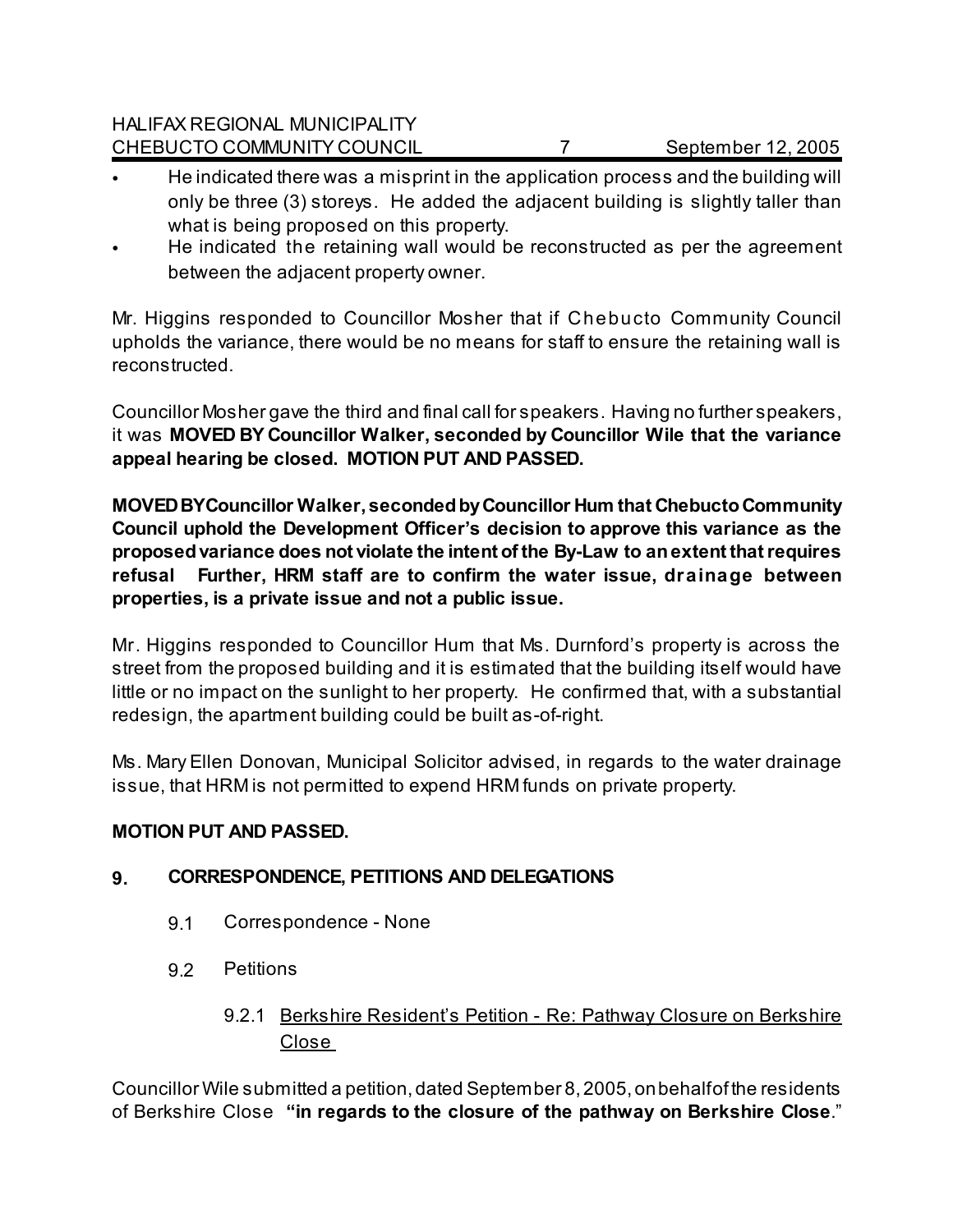Fourteen (14) residents were named on the petition and all fourteen (14) were in favour of the pathway remaining closed.

Councillor Wile also submitted a previous petition, undated, that had been signed by eleven (11) residents. All eleven (11) signatures were opposed to the proposed walkway on Berkshire Close.

The petitions are to be forwarded to appropriate staff.

- 9.3 Delegations
	- 9.3.1 Cultural Plan Holly Richardson & Rachel Harrison

No staff were present for this presentation.

9.3.2 Capital Health - Dr. Ed Kinley

Dr. Kinley was not in attendance for this presentation.

### **10. REPORTS**

### **10.1 MEMBERS OF COUNCIL**

- 10.1.1 Rock Pile 182 Milsom Street Councillor Walker
- Pictures of the property were before Community Council.

Councillor Mosher excused herself from the meeting at this time as she is a resident of Milsom Street.Councillor Walker assumed the Chair.

**MOVED BY Councillor Walker, seconded by Councillor Hum that Chebucto Community Council request a staff report regarding returning the Water Commission lands behind Milsom Street to their natural state by removing the rock pile and replacing trees. MOTION PUT AND PASSED.** 

Councillor Mosher returned to the meeting at this time and resumed the Chair.

# 10.1.2 Berkshire Close - Public Pathway - Councillor Wile

Councillor Mosher advised that numerous e-mails have been received and forwarded to staff regarding this matter and are also on file as part of the public record.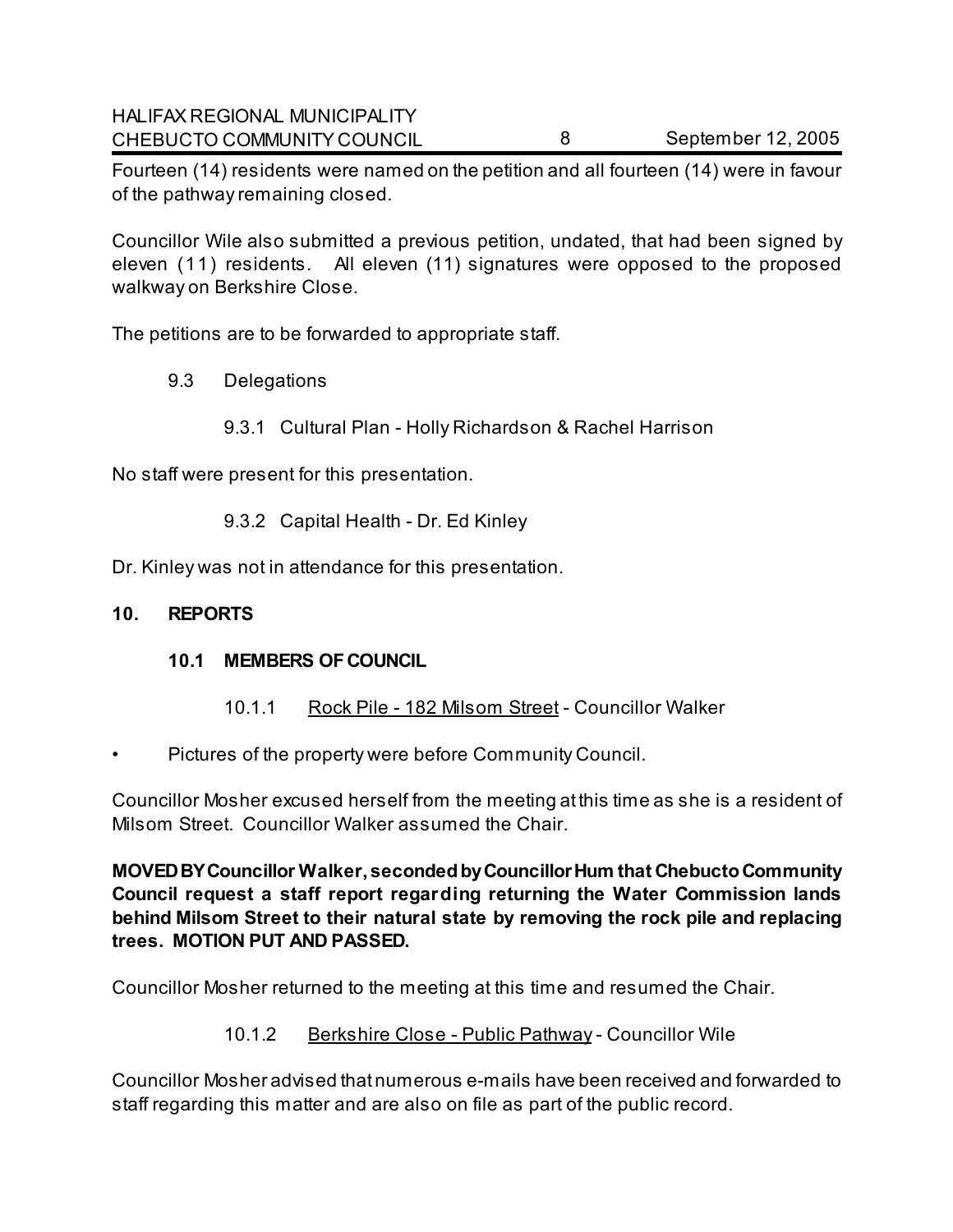| <b>HALIFAX REGIONAL MUNICIPALITY</b> |                    |
|--------------------------------------|--------------------|
| CHEBUCTO COMMUNITY COUNCIL           | September 12, 2005 |

Councillor Wile advised that she has been approached by several residents regarding the path on Berkshire Close. She indicated the residents have had serious problems with vandalism therefore, the majority of area res idents would like to have the path closed. She added there are some residents who would like the path to remain open.

The following staff were in attendance to speak to the issue of the closure of the public walkway/pathway on Berkshire Close and to respond to questions of Community Council: Mr. Peter Bigelow, Manager, Parks and Recreation, Mr. Gary Martin, Community Response, Constable Darla Perry and Staff Sergeant Greg Mosher, HRP. At this time, each staff person provided a brief update on the issue.

### **Mr. Gary Martin, Manager, HRM Community Response Team**

- In March of 2005 he was asked to look at the safety aspect of the Berkshire Close pathway.
- Following a history of the area from Mr. Peter Bigelow, Manager, Real Property Planning, and Halifax Regional Police, Community Response did a CPTED audit (Crime Prevention Through Environmental Design) for the pathway. CPTED is new entity for HRM and if HRM had had CPTED in place previously, the pathway never would have happened. There are now internal classes for CPTED and the Berkshire Close pathway is used as a test study and found to be quite dangerous as a CPTED site.
- He added the area is called a pathway but the asphalt ends at the woods and goes no further.
- The history of the area included calls to police regarding vandalism, drinking, disturbances and concerns from several residents of the area. As a result, and due to no site lines (lighting), Constable Perry performed a CPTED safety audit and confirmed that it would be in the best interest to shut the path down. Mr. Bigelow, RPAM, was called and requested to close the path.
- Due to criminal activity in the area, a neighbourhood watch was started. A number of pamphlets were dropped off but only one person attended the neighbourhood watch meeting.
- The reasoning behind shutting down the pathway were: due diligence, criminal activity and the fact that it was not an established path.
- As a result of the shutdown, Community Response has heard from several members of the community that they find it is a burden to have the path closed and they want it re-opened.

Councillor Hum commented that previous to March 2005 she represented that area and the issue was brought to her attention. HRP (Halifax Regional Police) and Mr. Bigelow were involved at that time as well. It appeared that there were incidents of vandalism reported by residents but not as many being reported to police. She added that based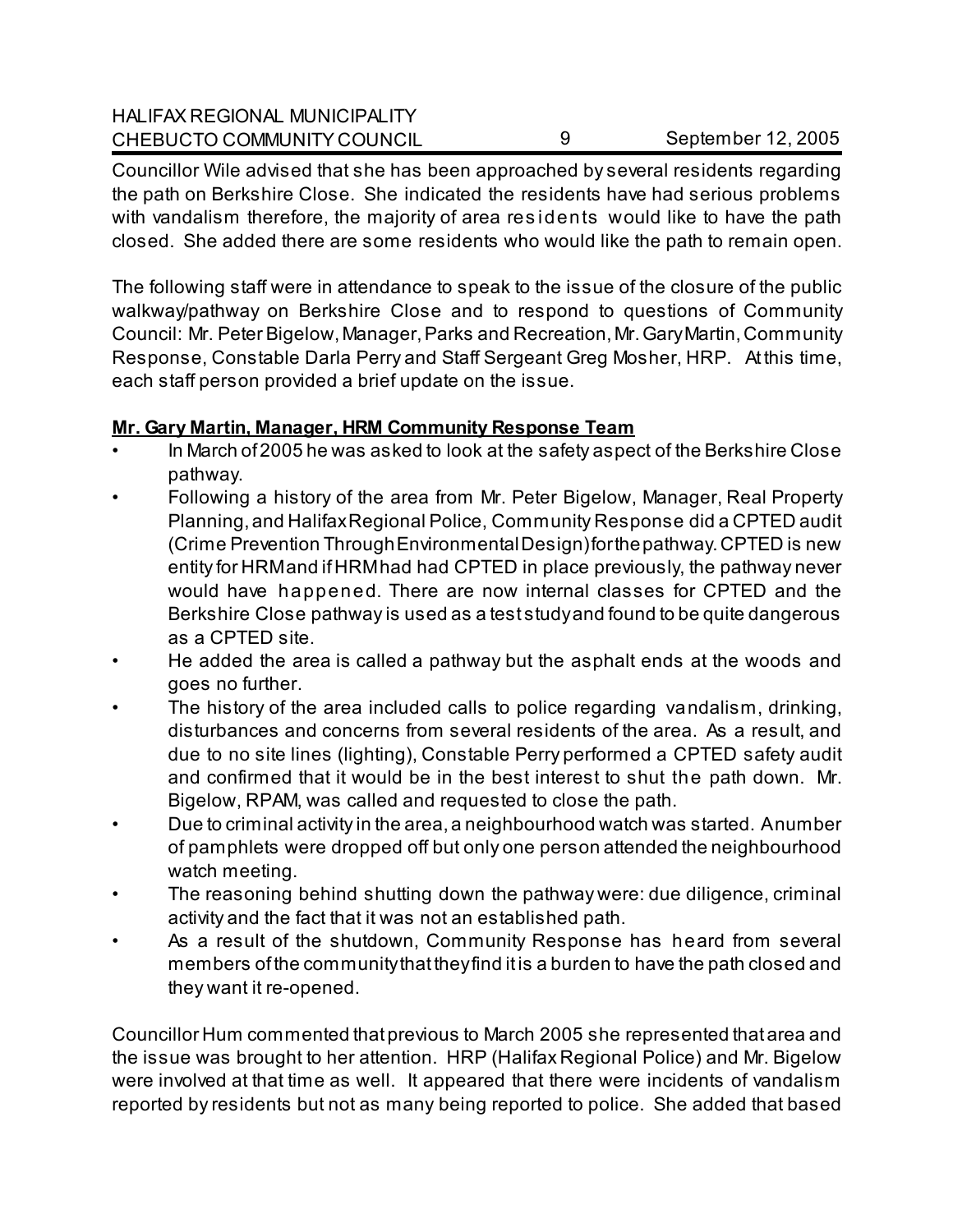on the correspondence received from residents, it appears that the vandalism has escalated.

Mr. Martin responded to Councillor Hum that vandalism in the area has increased and that unfortunately it is the norm for such occurrences to be associated with a pathway. He added this is why the CPTED principles are now applied to retrofit HRM parkland.

### **Mr. Peter Bigelow, Manager, Real Property Planning, RPAM**

- HRM is trying to retrofit areas and this is one of the worst seen to date as the pathway stops in the middle of nowhere at the edge of the woods. There are children in the area and an elementary school. There is the possibility of predators in the wooded area.
- He added that he became involved with Berkshire Close pathway in 1994 when a development application was submitted before Lacewood Drive was extended. At that time, staff walked the properties and looked at various locations where there was to be parkland. There was to be a school in the vicinity. During the cours e of the development agreement, the School board changed its tact and decided not to put a school there. The parkland was reconfigured. Afterwards, the P3 program was born and Scotia Learning approached Clayton Development requesting the lands be made available for sale to them which left HRM with an irregular parkland piece.
- At the time, Berkshire Close was to connect to another street. Once Berkshire Close was built and the school was built, staff were asked to look at the pathways and it was determined that the pathway could be made available to give students access to the schools.
- Residents were concerned that the paths would be leading to a school resulting in an increase of traffic coming up the cul-de-sacs to drop off children. Concern was also expressed regarding the possibility of increased vandalism.
- He added that the path was not going to be closed but left as a goat path.
- Calls were received from community members indicating their property had been vandalised. The calls became more frequent.
- He and Councillor Hum counted the number of people using the path.
- Due to the increasing incidents on area residents, the situation became untenable and Gary Martin's Community Response group was asked to review the situation The recommendation from Community Response was to close the pathway.
- The Berkshire Close pathway would not meet the current new path designs in subdivisions. He added the Berkshire Close pathway was an exception at the time as well. Now that Langbrae Drive has been extended the number of people dropping off children is less of a concern.

**Staff Sergeant Greg Mosher, HRP (Halifax Regional Police)** deferred com m ents to Constable Darla Perry as Const. Perry has been more involved with the safety audits and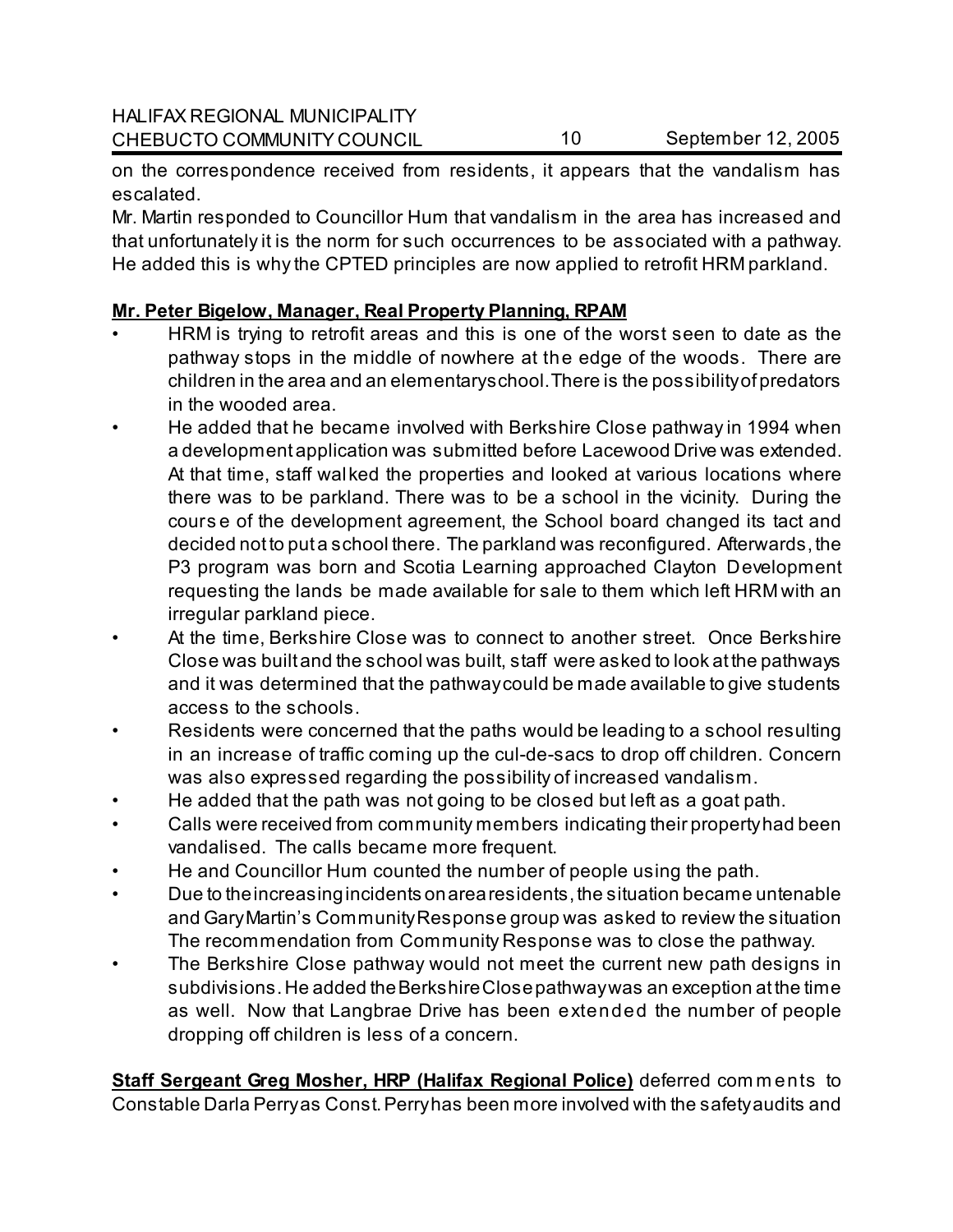has completed extensive walk throughs of the area.

### **Const. Darla Perry, HRP, Community Response Officer for the Berkshire Close area.**

- As a result of the CPTED (Crime Prevention Through Environmental Design) program, a safety audit was done on the Berkshire Close Pathway. Approximately, ten to twelve people participated in the safety audit. Const. Perry submitted the information to the Community Respons e group. The recommendation was to close the path. The school was informed of the results of the safety audit.
- At night, youth do use the path and cause property damage at the school (graffiti).
- Her first walk through of the path took place in March 2005. The safety audit involved monitoring of the area every day for three (3) months.
- The pathway is a piece of pavement that goes nowhere and has a fence on either side. Once children enter the woods they are no longer visible and someone could be hiding in the woods.
- Some people decided to go to Kingsley instead of Berkshire. Kingsley needs to be widened and the trees limbed but it is safer than Berkshire.

The Municipal Solicitor in attendance, Ms. Mary Ellen Donovan, upon request of Councillor Mosher, advised that one of the questions posed regarding this matter was whether proper process was engaged prior to the fencing being placed across Berkshire Close to prohibit access. A member of the public commented (in a letter received by the Municipality) that Berkshire Close is a public pathway and is expected to be used by the public. If the pathway is to be closed, there is a process as to how to close it and part of it is Regional Council considering the matter through a public process. She added that when staff chose to install the chain link fence, they were looking at the pathway as one of a number of access ways to the park.

Ms. Donovan advised that, in regards to the issue of the public right of the user to use the pathway, this matter would be best dealt with through a public process (public hearing) if Council chooses to close the Berkshire Close pathway.

Ms. Donovan responded to Councillor Hum , regarding possible amendments to the development agreement regarding green space, that it is her understanding that the square footage of the pathway was not included in the parkland. Mr. Peter Bigelow added that RPAM would rather maintain ownership of that property and it is only through investment that HRM would open up amendment to the development agreement.

Councillor Walker explained that a motion is required to start the process to close the Berkshire Close walkway. The matter will go to Regional Council. There will be a first reading and then a public hearing. Regional Council will then decide to close the pathway or not. He added that he has walked the pathway and has seen the property and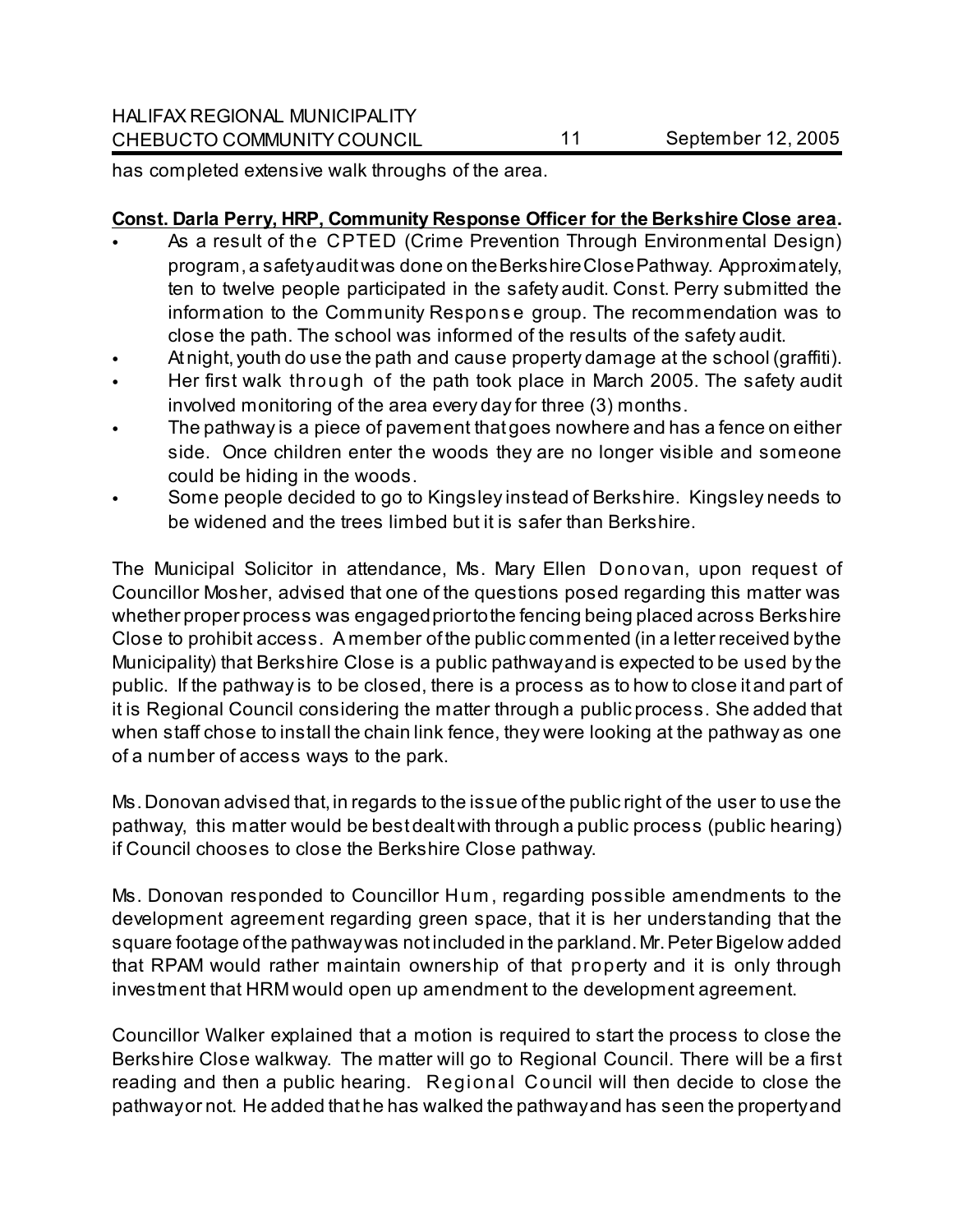both paths. He commented that the walkway is a concern for the neighbourhood and no one likes to feel threatened.

**MOVED BY Councillor Walker, seconded by Councillor Wile that Chebucto Community Council request a staff report to begin the process to close the pathway at Berkshire Close. The report is to be forwarded to Regional Council recommending a public hearing on the closure of the pathway on Berkshire Close. Further, any public comments and concerns, including correspondences and petitions received to date, are to be forwarded to staff for review. MOTION PUT AND PASSED.** 

Chebucto Community Council advised that the public hearing information will be advertised in a Saturday edition of the Chronicle- Herald. Councillor Walker requested that the public notification area be large enough to reach everyone.

Councillor Mosher thanked all staff who were in attendance this evening regarding this matter.

# **10.2 STAFF REPORTS**

- 10.2.1 Case 00821: Amendment to the Halifax Peninsula Land Use By-Law Respecting the definition of "Dwelling" and "Rooming House".
- A staff report dated August 2, 2005 was before Community Council.
- Amendments to the August 2, 2005 staff report, dated September 12, 2005, were circulated at this time.

Mr. Jim Donovan, Manager, Planning and Development, presented the report.

**MOVED BY Councillor Hum, seconded by Councillor Walker that Chebucto Community Council give notice of motion to consider the proposed amendments to the Halifax Peninsula Land Use By-Law (Attachment A of the report dated August 2, 2005), and schedule a joint public hearing of the Peninsula Community Council and Chebucto Community Council for Monday, October 3, 2005 to be held in Council Chambers, 3rd Floor, City Hall, 1841 Argyle Street. Further, that the amendments to the staff report presented this evening be approved. MOTION PUT AND PASSED.** 

Councillor Hum advised that a separate report, applicable to the Mainland Land Use By-Laws for Districts15 and 16, is being prepared.

It is intended that immediately following the joint public hearing on Monday, October 3,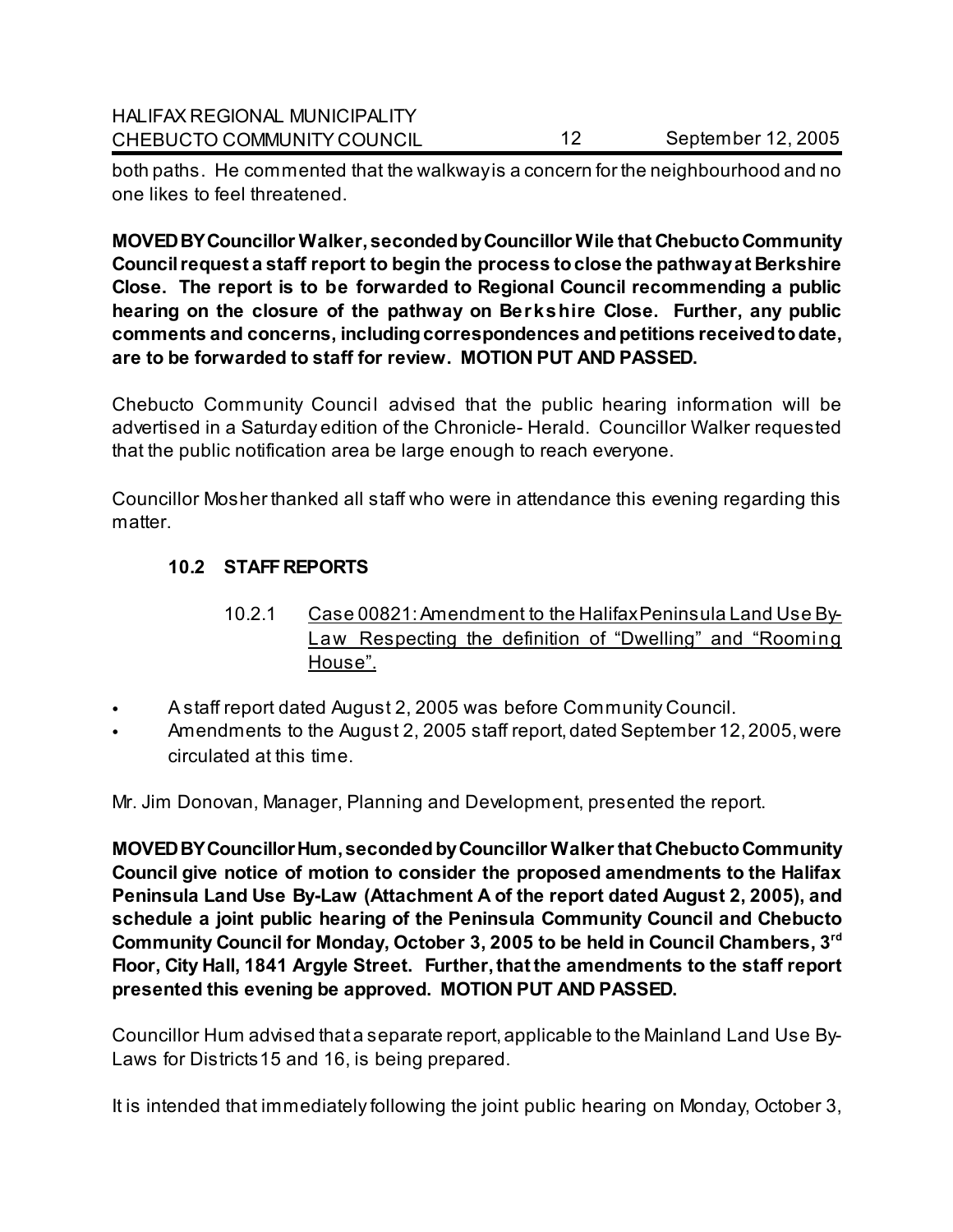2005, that Chebucto Com m unity Council will continue with their regularly scheduled Community Council meeting in Halifax Hall, City Hall, 1841 Argyle Street, Halifax.

*Subsequent to this meeting the location for the continuation of the Chebucto Community Council meeting, upon adjournment of the public hearing, was changed to the Media Room, 1st Floor, City Hall, 1841 Argyle Street.* 

# **10.3 HALIFAX WATERSHED ADVISORY BOARD REPORT**

- 10.3.1 Halifax Watershed Advisory Board Amendment to Terms of Reference
- A report from the Halifax Watershed Advisory Board, dated August 8, 2005, was before Community Council.

**MOVED BY Councillor Walker, seconded by Councillor Wile that Chebucto Community Council approve the revised Terms of Reference of the Halifax Watershed Advisory Board as outlined in Attachment "A" to the report dated August 8, 2005. MOTION PUT AND PASSED.** 

**11. MOTIONS - None**

### **12. ADDED ITEMS**

12.1 Reclaim Parkland at Parkland Drive/Langbrae Drive in District 10 in Honour of Veterans

Councillor Wile submitted a letter dated September 12, 2005 from MLA Diana Whalen regarding the renaming of the reclaimed parkland at the corner of Parkland Drive and Langbrae Drive.

**MOVED BY Councillor Wile, seconded by Councillor Walker that Chebucto Community Council request a staff report on the naming of the reclaimed parkland on the corner of Parkland Drive and Langbrae Drive in honour of the Year of the Veteran. MOTION PUT AND PASSED.** 

It was requested that this information be forwarded to Mr. Peter Bigelow.

- **13. NOTICES OF MOTION None**
- **14. PUBLIC PARTICIPATION**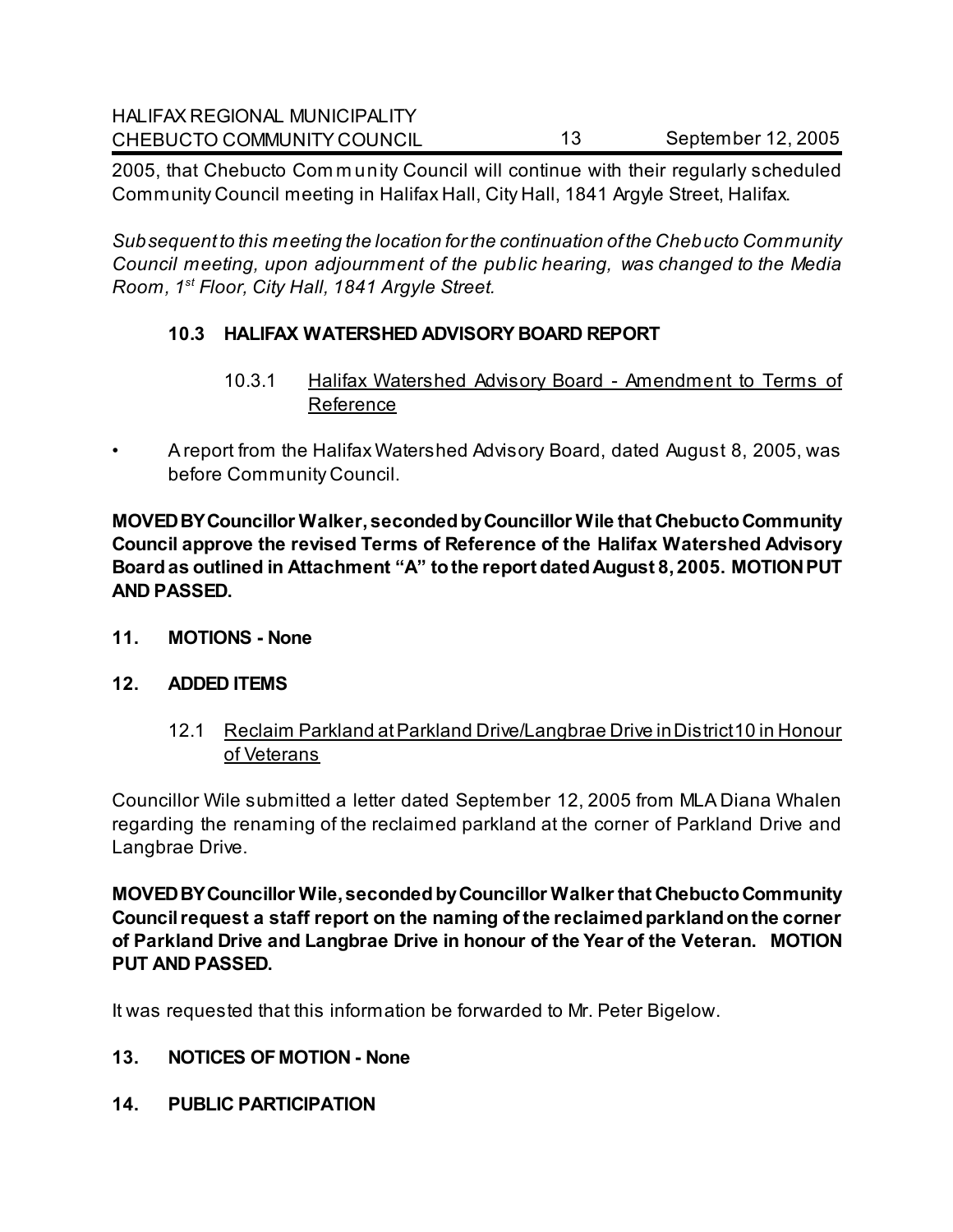Various members of the public raised the following comments - concerns:

### **1. Ms. Kelly Greenwood, Berkshire Close**

- Submitted a petition from area residents and read the petition into the record.
- The area around the pathway at Berkshire Close was deeded parkland and was open for use prior to 1997. The Developer had to install it as part of their street process.
- There was no proper notice of the closure. Access to parkland is important for healthy living. Mr. Peter Bigelow said the original plan was for Berkshire to connect to another street but there was already public parkland behind Berkshire, it is now a s occer field. Parcel U1 was conveyed to the city afterward. There was not enough area to have another street there. Parcel U1 parkland was to be added to the soccer field parkland.
- She lives two doors away from the Berkshire walkway and had no notice that this (closure) would happen.
- She added that no one came to her door to mention the community safety meeting.
- She expressed concern with property rights being taken away from residents without proper notice. The pathway is fenced off at both ends and her five-year old now has to cross the street and also cross Lancaster twice to get to a crosswalk. That involves two busy crossings and Lancaster is not very safe at school hours.
- She added she recognizes and appreciates the public safety aspect and does not want vandalism. Vandalism is discouraged by increasing use of area not decreas ing the use. This starts with a neighbourhood watch program. She indicated that she was not aware of such a program in the area.

# **2. Mr. Roger Barnable, Berkshire Close**

- He indicated that he lives next to the pathway and was victimized, vandalised. He has walked the pathway at night.
- He thanked HRM Police for responding to his issues.
- The pathway was closed due to what was happening there. The residents are aware of what has been happening and eleven out of twelve residents signed a petition at the time that they did not want the extension. Plans indicated that it would go to Kingsley Close, not a pathway to nowhere.
- The current petition came from residents of Berkshire Close and ten out of twelve citizens want the pathway closed. It is for protection only.
- He added the police are who he wants to listen to. There is a pathway right next door that can be used. Residents who did not sign (the petition) last time wanted to sign this time.
- The majority have to be recognized. There are residents from other areas here,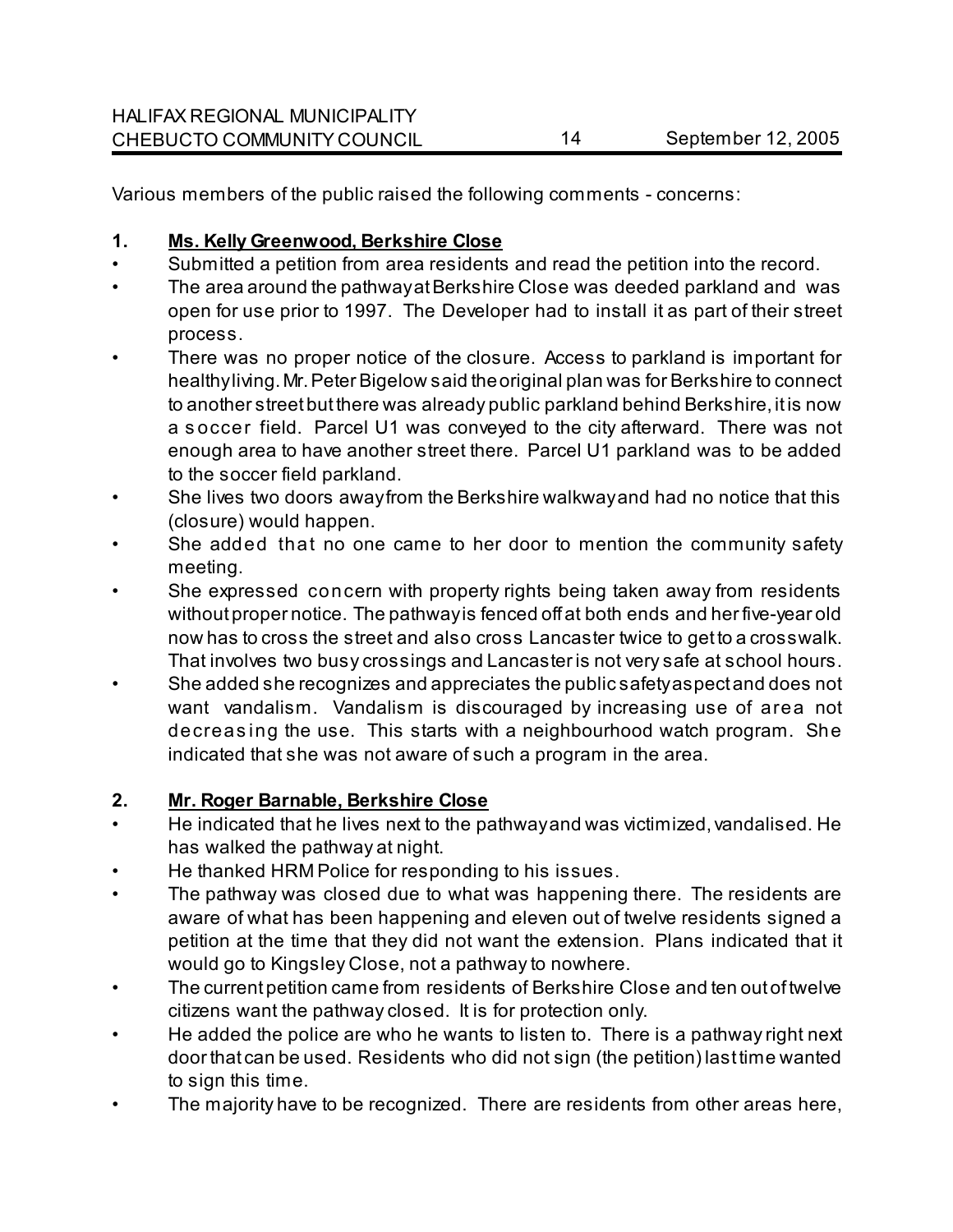but we are the residents.

- He measured curb to curb and the measurement is 55' for someone who lives north of Kingsley Close and from a health and wellness point of view, an extra 55' is not a problem. They would have an extra three to five minutes walk. The path was a dead end until 2000 when the pathway was cut through the trees. People have to cross streets everywhere.
- The school principal said she is not getting any complaints. Other pathways have been closed due to complaints.
- HRM had a petition in 2000 that showed residents did not want the pathway.
- Subdivision planning model shows that this pathway is not working.

### **3. Mel Hackett, Berkshire Close**

- He submitted maps of the area.
- He commented that this path has been studied for the last six years. A trial pathway was placed and residents opposed it. He met with Mr. Bigelow prior to the school being built.
- The pathway is the most direct route to Bayers Lake, to the school and beyond. It was agreed to put in a meandering path. Residents reluctantly went along with staff's suggestion. Many residents endured damage to their properties. Police responded initiated by calls of crimes in the area.
- He wondered how anyone could vote against the recommendation of the police.
- He added that the path should not have happened, it is now closed and should stay closed. If this was the only path to the school they would not have closed it but there are other options.
- He contacted Scotia Learning, the owners of the schools, who said that they have built thirteen schools through the P3 program and there is more vandalism and damage at this school than the other twelve combined. He added it costs them \$200-\$400 dollars per window and they need replacing at least one per week. Scotia Learning is in favour of limiting access and would like to have better controlled paths and cut down on vandalism.
- He added that there are a number of children going to Park West School who travel on the street and have no issue with walking a little further.

# **4. Shelly Cahill, Barkton Lane**

- She indicated she was on the school steering team with Mr. Peter Bigelow and walked the paths in 2000.
- Mr. Bigelow put the goat path idea together to accommodate the Berkshire Close residents.
- She recommends those pathways be upgraded to standards they need to be.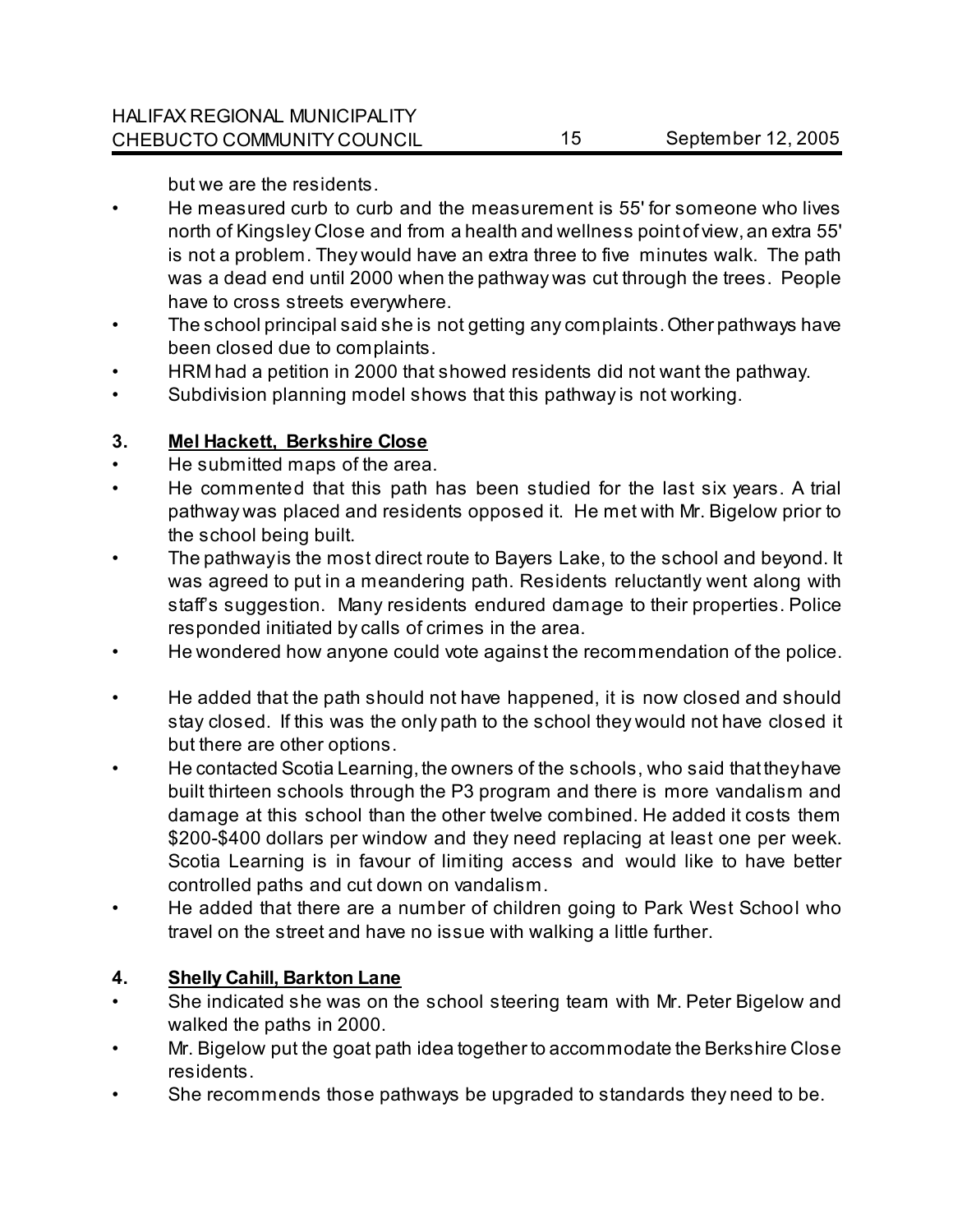- She indicated she had two people call her and one was for the pathway and one was against. She has tried to gather information from around the community and took pictures to see what the pathway looked like since it was closed. She circulated a picture of the pathway. She added she just found out the pathway was closed.
- In an effort to make everyone happy, she suggested that perhaps the gate could be opened during the day and closed at night. Put a gate at the front /back of the path.
- She added that the comments by police made sense but when she walks the path, she does not see how the fence will stop vandalism. Vandalism is going on Barkton Lane too. Her family have had their car vandalised.
- She told her neighbour about the neighbourhood watch meeting and her neighbour was the only one who went to meeting. It was held on graduation night and she was unable to attend but will be the #1 person to start a neighbourhood watch in her area. She spoke to another Councillor who began a neighbourhood watch in her area that started with five people and it grew. The problems stopped once a neighbourhood watch was implemented.
- She encouraged residents to talk to their neighbours.

Councillor Walker commented that locked gates do not work.

# **5. A resident of Berkshire Close**

- He indicated that he lives beside the pathway and there have been lots of problems with the pathway.
- His car was broken into and the water tap on his house was left open and running for two days while he was away.
- He added he calls the path a night time pathway as he can hear people walking there at night more than at daytime.
- He commented that he can see the kids coming from the school and saw the people coming from the woods. The kids fell down, it is not a safe pathway. In winter, there is a question of snow removal, no one looks after that pathway. Trees/garbage from hurricane is still there.
- He indicated that he wished the people who want the pathway open lived in his home as they would then say the same as him.
- If the pathway was safe and no vandalism it would not be a problem, but it is not a safe pathway.

# **6. Mr. Joe Greenwood, Parkland Drive**

He indicated that this issue is not only a Berkshire Close problem but a community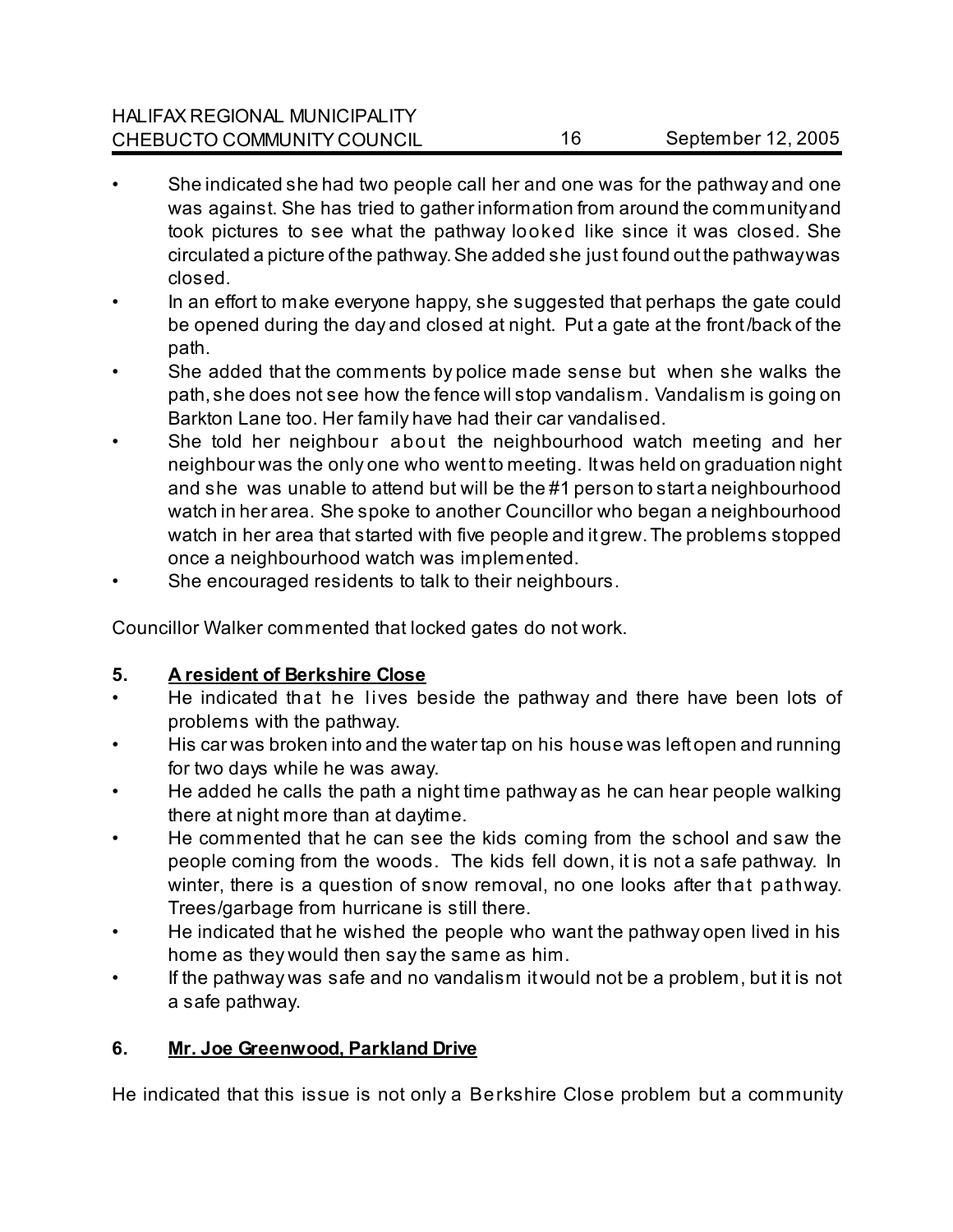problem. HRM should make needed improvements that all would benefit from as a 4' fence does not fix the problem.

### **7. Dr. Delores McKeen, Berkshire Close**

- She indicated she is a major stakeholder in the closure of this pathway as the result of the council decision will impact her directly.
- She advised that she has been terrorized in her own home (alarms going off as someone broke into her car in her garage). This matter has to be taken seriously as it impacts her frequently, at leastonce per month, and it is not minor vandalism. She emphasized she will not be terrorized in her own home.
- She advised that she has tried lighting and fencing her property etc.
- She indicated she is familiar with CPTED. She added there are national and international bodies of evidence to show areas for vandalism are near secondary schools and parking. It is a major problem. Pedestrian traffic relates to crimes/vandalism. In regards to controlling access, a pathway at the end of a cul de sac contravenes the CPTED principles. Undefined areas attract youth.
- She commented that according to Stats Canada, Nova Scotia has the highest crime rates, mostly youths. This is major crime not just minor vandalism and has escalated over the past year and STOPPED after pathway was closed.
- She added that she is not unreasonable and is not looking to expand her property.
- The extra walking distance is a minor issue. Parents of children in surrounding streets also have to cross the road.

### **8. A resident of Berkshire Close**

• He commented that he thought he lived in one of the safest areas in HRM with no problems. His cars are in front of his house and he has never had a problem. He added that although some residents have had a problem with vandalism it would not be greater vandalism than any other street in Halifax. He added that he feels the street is very safe but agreed they have to do something about vandalism. He added that closing the pathway is not the solution. He suggested that everyone really think and find a different solution. He is for re-opening the gate.

# **9. Ali Rashid, Kingsley Close**

- He indicated that the path ends at his property line.
- He has noticed that since the pathway closed, the neighbourhood has been safer.
- Access to the parkland is not being denied by closing the pathway as there are other accesses. It will be safer for some neighbours to have the pathway closed although some will have to walk a little further.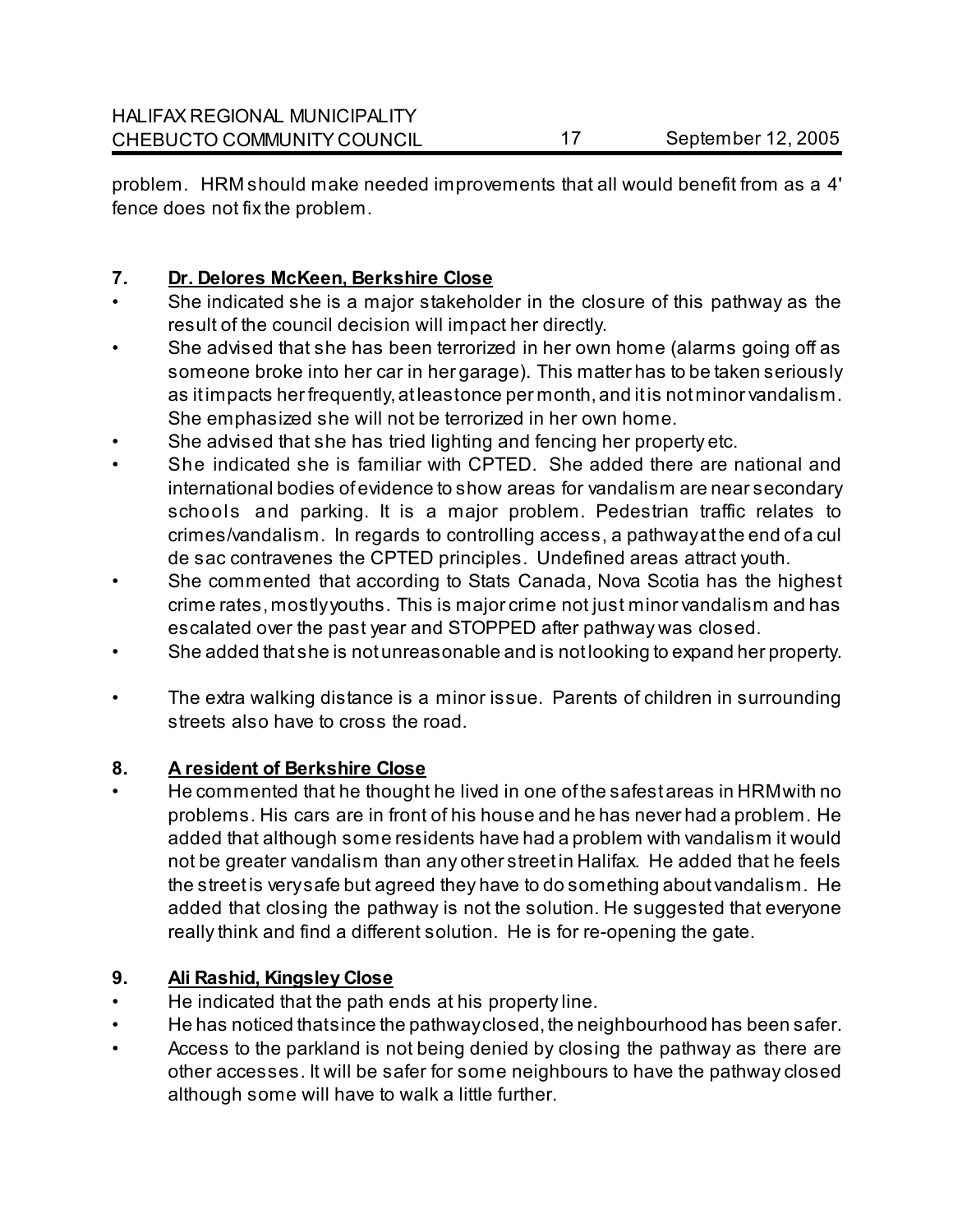### **10. Melanie Rappaport, Woodsmere Close**

- She expressed concern with closing the gate as it sets a precedent for having other pathways closed. She added it this pathway closes, the problems move down to Woodsmere and Kingsley. If the school is closed, the police cannot access the area to monitor the school.
- Her main concern is community. All the pathways lead to the s chool and all pathways were to be connected.
- She would like to see some improvements to Lancaster as it curves and it is difficult for the people to cross. She suggested curves and stop signs would be good on Lancaster.
- Vandalism will happen whether there is a closed pathway or not.
- She attended a neighbourhood watch meeting and asked them to come to a PTA meeting and explain how to get a neighbourhood watch started.

# **11. Brad Davies, Resident of Lancaster and Berkshire (corner)**

- He indicated that Lancaster is a fast street. He added that stop signs are needed as it is thoroughfare from Radcliffe to Parkland. It is a hard street to cross. The stop sign would affect him as his property is at the corner but safety is the bigger concern.
- He added that using the pathway more often is not the point as there is noise now and he does not want it any louder.
- There is an empty lot at 16 Berkshire Close that has been vacant for seven years. He suggested the owner sell the property or erect a dwelling on it and close it off permanently.

Councillor Mos her explained that all comments will be sent to the applicable staff persons. If members of the public are unable to attend the public hearing, written submissions may be sent to the Municipal Clerks Office, PO Box 1749, Halifax, NS B3J 3A5, or faxed to 490-4208. She added that all of HRM will be able to speak at the public hearing.

Councillor Wile advised that there will be a town hall meeting on Sept.  $19<sup>th</sup>$  with Halifax Regional Police for this area. Policing concerns could be brought to that meeting.

# **15. NEXT MEETING DATE** - October 3, 2005

# **16 ADJOURNMENT**

The meeting adjourned at 9:00 pm.